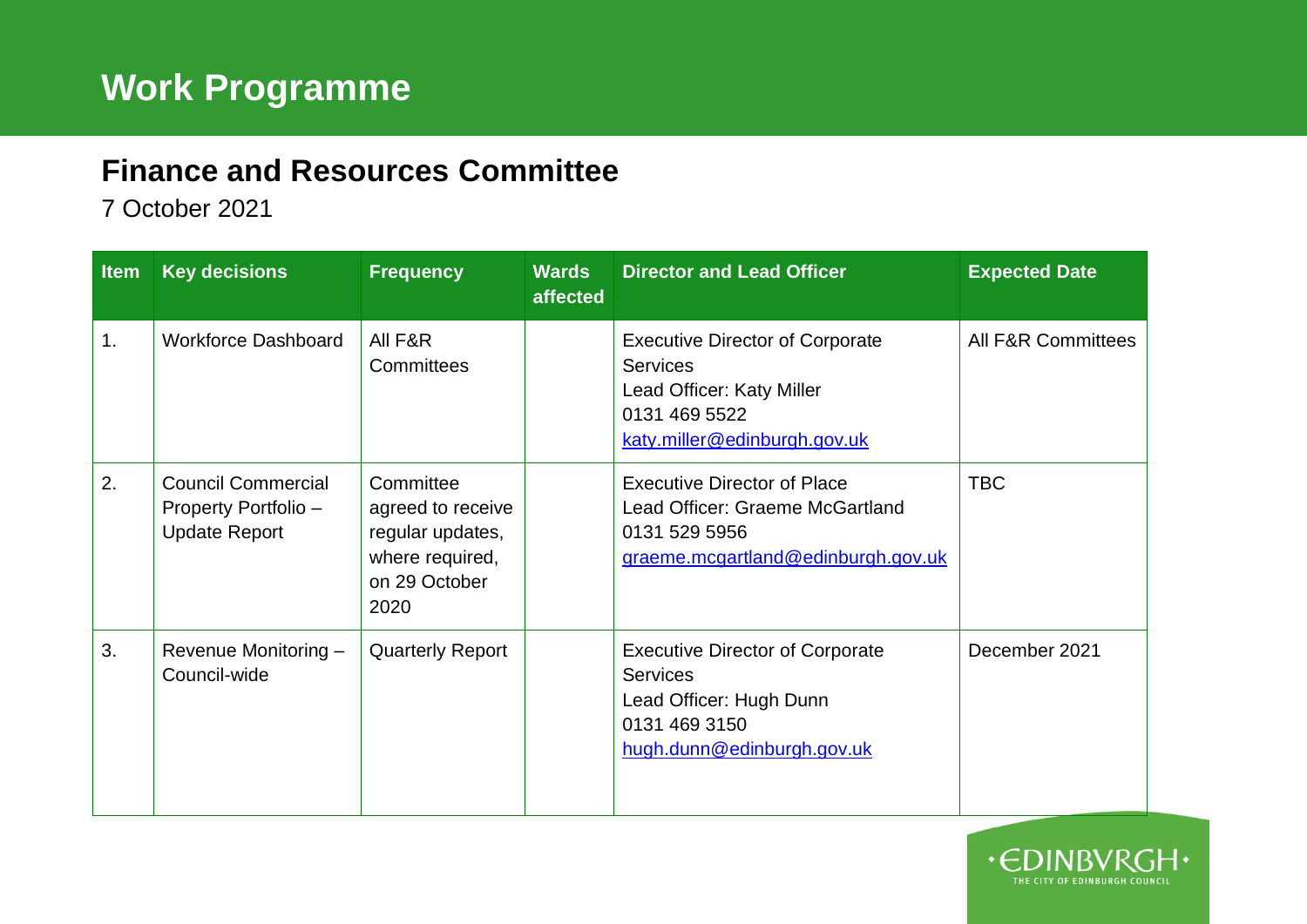| <b>Item</b>      | <b>Key decisions</b>                                                                      | <b>Frequency</b>             | <b>Wards</b><br>affected | <b>Director and Lead Officer</b>                                                                                                    | <b>Expected Date</b> |
|------------------|-------------------------------------------------------------------------------------------|------------------------------|--------------------------|-------------------------------------------------------------------------------------------------------------------------------------|----------------------|
| 4.               | <b>Revenue Budget Risks</b><br>and Reserves Report                                        | <b>Annual Report</b>         |                          | <b>Executive Director of Corporate</b><br><b>Services</b><br>Lead Officer: Hugh Dunn<br>0131 469 3150<br>hugh.dunn@edinburgh.gov.uk | January 2022         |
| 5.               | Capital Monitoring -<br>Council-wide                                                      | <b>Quarterly Report</b>      |                          | <b>Executive Director of Corporate</b><br><b>Services</b><br>Lead Officer: Hugh Dunn<br>0131 469 3150<br>hugh.dunn@edinburgh.gov.uk | December 2021        |
| 6.               | <b>Corporate Services</b><br>Directorate - Revenue<br><b>Budget Monitoring</b>            | <b>Quarterly Report</b>      |                          | <b>Executive Director of Corporate</b><br><b>Services</b><br>Lead Officer: Iain Shaw<br>0131 469 3117<br>iain.shaw@edinburgh.gov.uk | December 2021        |
| $\overline{7}$ . | Chief Executive -<br><b>Revenue Budget</b><br>Monitoring                                  | <b>Quarterly Report</b>      |                          | <b>Chief Executive</b><br>Lead Officer: Iain Shaw<br>0131 469 3117<br>iain.shaw@edinburgh.gov.uk                                    | December 2021        |
| 8.               | <b>Miscellaneous Debts</b><br>Write $Off - 6$ monthly<br>operational update (B<br>Agenda) | <b>Six Monthly</b><br>Report |                          | <b>Executive Director of Corporate</b><br><b>Services</b><br>Lead Officer: Nicola Harvey<br>0131 469 5016                           | December 2021        |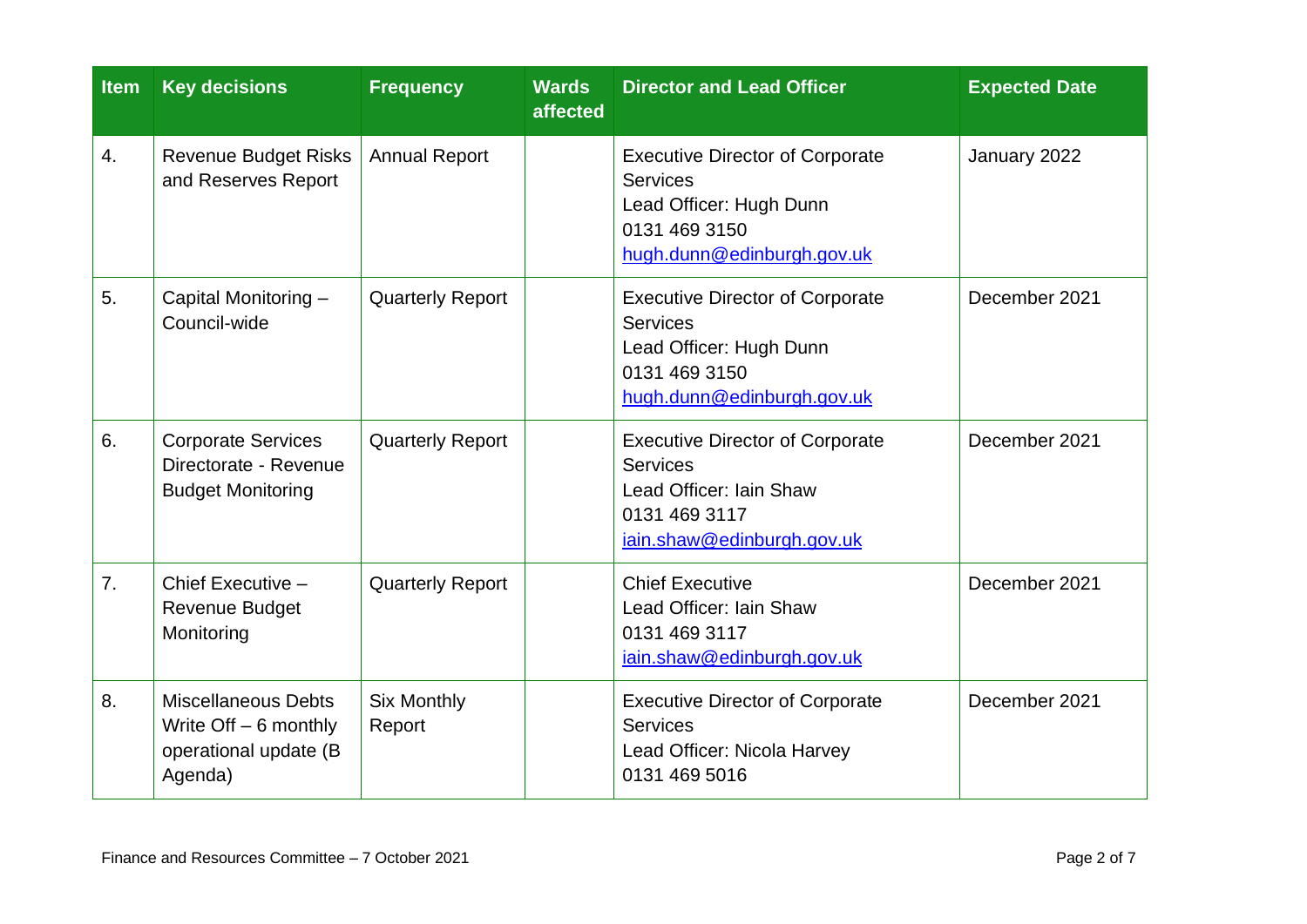| <b>Item</b> | <b>Key decisions</b>                                        | <b>Frequency</b>                                                                                                           | <b>Wards</b><br>affected | <b>Director and Lead Officer</b>                                                                                                            | <b>Expected Date</b> |
|-------------|-------------------------------------------------------------|----------------------------------------------------------------------------------------------------------------------------|--------------------------|---------------------------------------------------------------------------------------------------------------------------------------------|----------------------|
|             |                                                             |                                                                                                                            |                          | nicola.harvey@edinburgh.gov.uk                                                                                                              |                      |
| 9.          | <b>Contract Award and</b><br>Procurement<br>Programme       | <b>Six Monthly</b><br>Report                                                                                               |                          | <b>Executive Director of Corporate</b><br><b>Services</b><br>Lead Officer: Iain Strachan<br>0131 529 4930<br>iain.strachan@edinburgh.gov.uk | December 2021        |
| 10.         | <b>Change Strategy</b><br>2021/24                           | <b>Annual Update</b><br>Report,<br>incorporating<br>impacts of<br>provisional Local<br>Government<br>Finance<br>Settlement |                          | <b>Executive Director of Corporate</b><br><b>Services</b><br>Lead Officer: Hugh Dunn<br>0131 469 3150<br>hugh.dunn@edinburgh.gov.uk         | January 2022         |
| 11.         | <b>Housing Revenue</b><br><b>Account Budget</b><br>Strategy | <b>Annual Report</b>                                                                                                       |                          | <b>Executive Director of Place</b><br>Lead Officer: Elaine Scott<br>0131 529 2277<br>elaine.scott@edinburgh.gov.uk                          | January 2022         |
| 12.         | <b>Capital Budget</b><br><b>Strategy 2020/30</b>            | <b>Annual Update</b><br>Report,<br>incorporating<br>impacts of<br>provisional Local<br>Government                          |                          | <b>Executive Director of Corporate</b><br><b>Services</b><br>Lead Officer: Hugh Dunn<br>0131 469 3150<br>hugh.dunn@edinburgh.gov.uk         | January 2022         |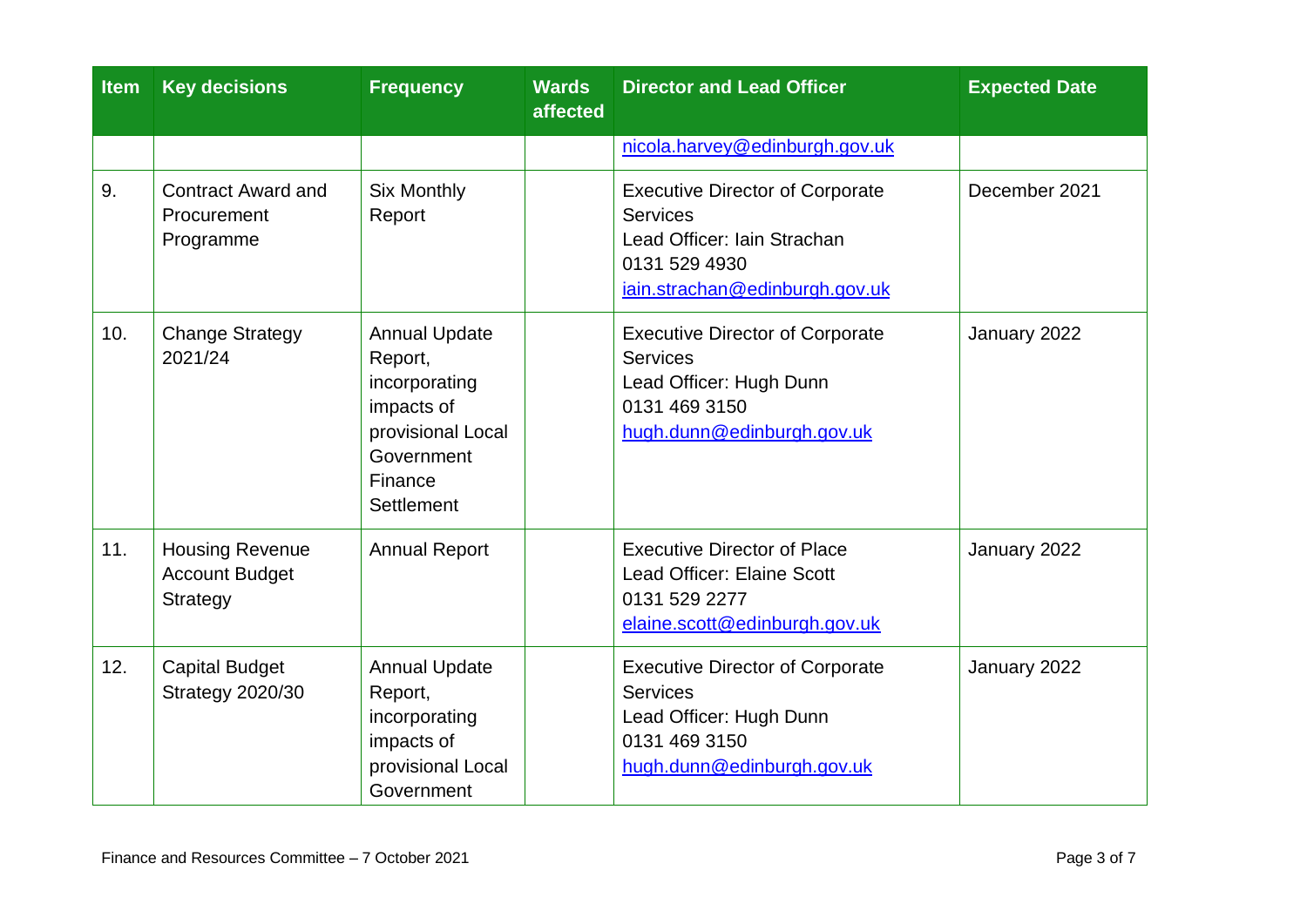| <b>Item</b> | <b>Key decisions</b>                                                                                                                                                                       | <b>Frequency</b>      | <b>Wards</b><br>affected | <b>Director and Lead Officer</b>                                                                                                              | <b>Expected Date</b> |
|-------------|--------------------------------------------------------------------------------------------------------------------------------------------------------------------------------------------|-----------------------|--------------------------|-----------------------------------------------------------------------------------------------------------------------------------------------|----------------------|
|             |                                                                                                                                                                                            | Finance<br>Settlement |                          |                                                                                                                                               |                      |
| 13.         | <b>Annual Fraud</b><br>Prevention and<br><b>Detection</b>                                                                                                                                  | <b>Annual Report</b>  |                          | <b>Executive Director of Corporate</b><br><b>Services</b><br>Lead Officer: Nicola Harvey<br>0131 469 5016<br>nicola.harvey@edinburgh.gov.uk   | October 2022         |
| 14.         | City of Edinburgh<br>Council - 2020/21<br>Annual Audit Report to<br>the Council and the<br>Controller of Audit -<br>referral by the<br>Governance, Risk and<br><b>Best Value Committee</b> | <b>Annual Report</b>  |                          | <b>Executive Director of Corporate</b><br><b>Services</b><br>Lead Officer: Hugh Dunn<br>0131 469 3150<br>hugh.dunn@edinburgh.gov.uk           | November 2021        |
| 15.         | The City of Edinburgh<br><b>Council Charitable</b><br>Trusts – report to<br>those charged with<br>governance on the<br>2020/21 audit                                                       | <b>Annual Report</b>  |                          | <b>Executive Director of Corporate</b><br><b>Services</b><br>Lead Officer: John Aghodeaka<br>0131 469 5348<br>john.aghodeaka@edinburgh.gov.uk | November 2021        |
| 16.         | 2020/21 Common<br>Good Annual<br>Performance Report                                                                                                                                        | <b>Annual Report</b>  |                          | <b>Executive Director of Corporate</b><br><b>Services</b><br>Lead Officer: John Aghodeaka                                                     | November 2021        |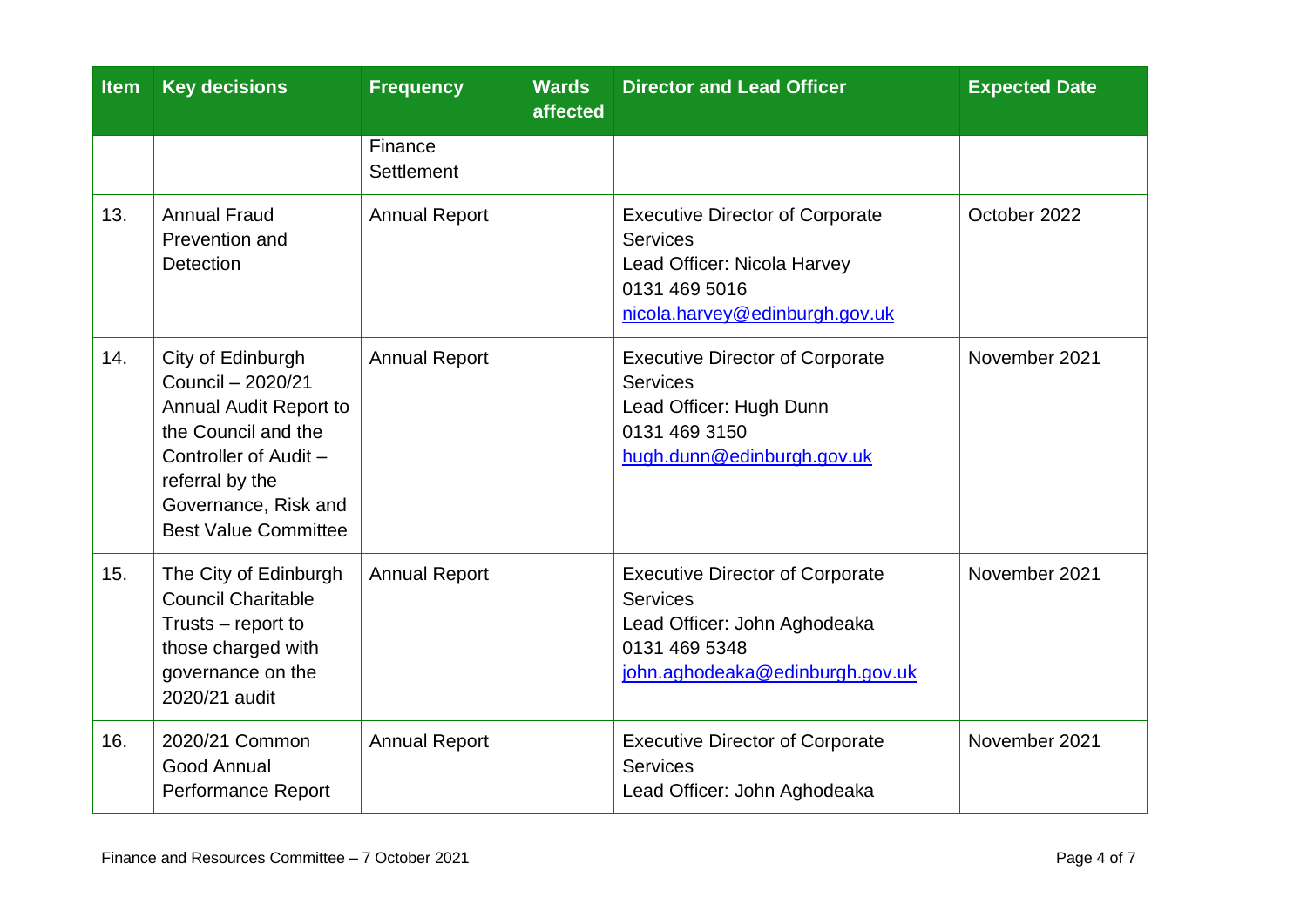| <b>Item</b> | <b>Key decisions</b>                                            | <b>Frequency</b>                                                                                                                                                         | <b>Wards</b><br>affected | <b>Director and Lead Officer</b>                                                                                                                   | <b>Expected Date</b> |
|-------------|-----------------------------------------------------------------|--------------------------------------------------------------------------------------------------------------------------------------------------------------------------|--------------------------|----------------------------------------------------------------------------------------------------------------------------------------------------|----------------------|
|             |                                                                 |                                                                                                                                                                          |                          | 0131 469 5348<br>john.aghodeaka@edinburgh.gov.uk                                                                                                   |                      |
| 17.         | <b>Annual Treasury</b><br><b>Management Strategy</b><br>2021/22 | <b>Annual Report</b>                                                                                                                                                     |                          | <b>Executive Director of Corporate</b><br><b>Services</b><br><b>Lead Officer: Innes Edwards</b><br>0131 469 6291<br>innes.edwards@edinburgh.gov.uk | August 2022          |
| 18.         | <b>Treasury Management</b><br>Mid-Term Report<br>2021/22        | <b>Annual Report</b>                                                                                                                                                     |                          | <b>Executive Director of Corporate</b><br><b>Services</b><br><b>Lead Officer: Innes Edwards</b><br>0131 469 6291<br>innes.edwards@edinburgh.gov.uk | December 2021        |
| 19.         | <b>Asset Management</b><br><b>Works Programme</b>               | <b>Annual Report</b><br>The report is<br>normally<br>presented at the<br>financial year end<br>to update<br>Committee on<br>the outcome of<br>the 12-month<br>programme. |                          | <b>Executive Director of Place</b><br>Lead Officer: Peter Watton<br>0131 529 5962<br>peter.watton@edinburgh.gov.uk                                 | May 2022             |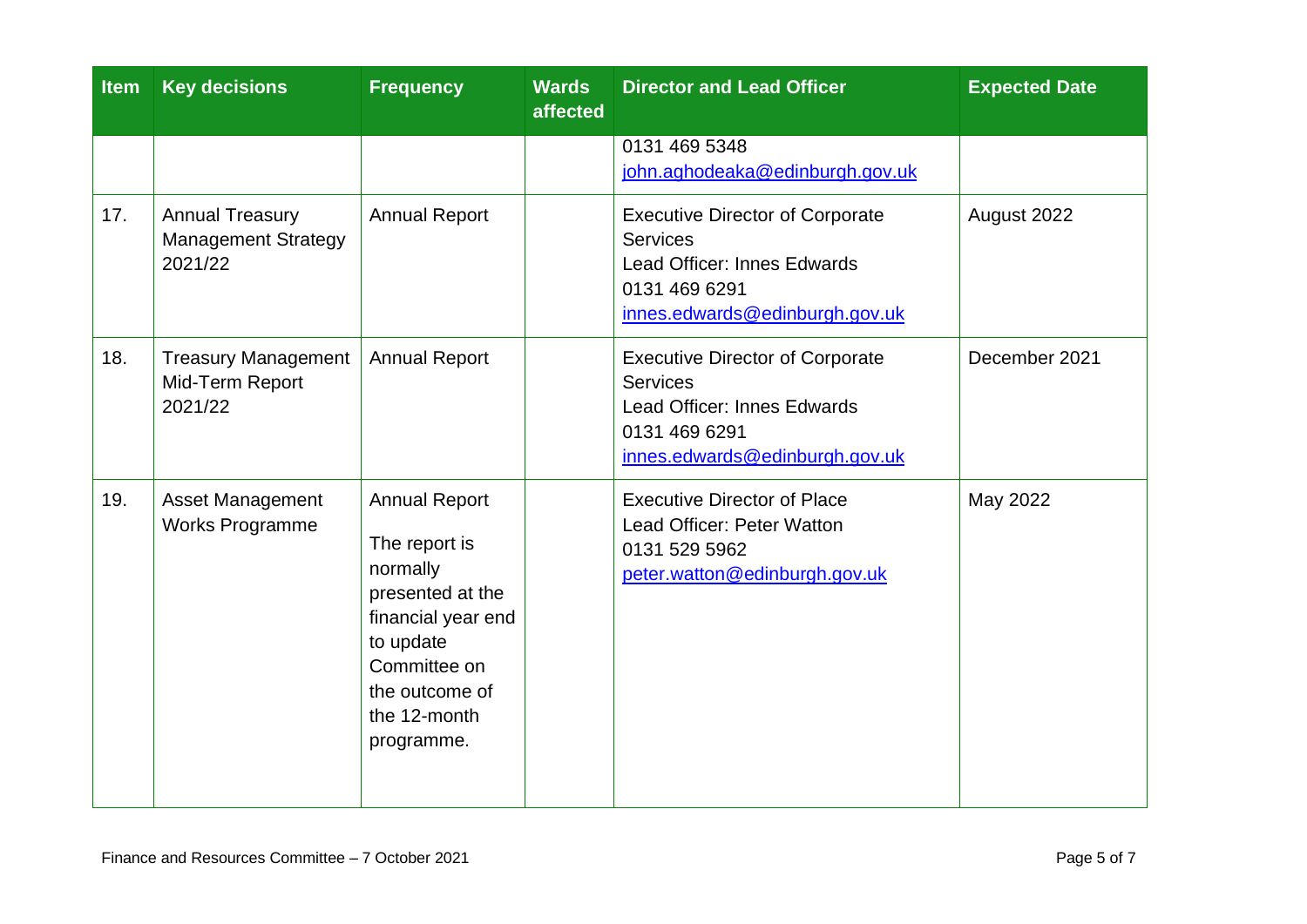| <b>Item</b> | <b>Key decisions</b>                                  | <b>Frequency</b>                                   | <b>Wards</b><br>affected                                                                                                                | <b>Director and Lead Officer</b>                                                                                                                  | <b>Expected Date</b> |
|-------------|-------------------------------------------------------|----------------------------------------------------|-----------------------------------------------------------------------------------------------------------------------------------------|---------------------------------------------------------------------------------------------------------------------------------------------------|----------------------|
| 20.         | <b>Health and Safety</b><br>Performance               | <b>Annual Report</b>                               |                                                                                                                                         | <b>Executive Director of Corporate</b><br><b>Services</b><br>Lead Officer: Nick Smith<br>0131 529 4377<br>nick.smith@edinburgh.gov.uk             | <b>March 2022</b>    |
| 21.         | <b>Workforce Control</b><br><b>Annual Report</b>      | <b>Annual Report</b>                               | <b>Executive Director of Corporate</b><br><b>Services</b><br>Lead Officer: Katy Miller<br>0131 469 5522<br>katy.miller@edinburgh.gov.uk |                                                                                                                                                   | August 2022          |
| 22.         | Commercial and<br><b>Procurement Annual</b><br>Report | <b>Annual Report</b>                               |                                                                                                                                         | <b>Executive Director of Corporate</b><br><b>Services</b><br>Lead Officer: Iain Strachan<br>0131 529 4930<br>iain.strachan@edinburgh.gov.uk       | August 2022          |
| 23.         | Appointments to<br><b>Working Groups</b>              | <b>Annual Report</b>                               |                                                                                                                                         | <b>Executive Director of Corporate</b><br><b>Services</b><br>Lead Officer: Rachel Gentleman<br>0131 529 4107<br>rachel.gentleman@edinburgh.gov.uk | August 2022          |
| 24.         | Depot Strategy -<br>Phase 2                           | Requests further<br>reports as<br>progress is made |                                                                                                                                         | <b>Executive Director of Place</b><br>Lead Officers: Gareth Barwell / Peter<br>Watton<br>0131 529 5962 / 0131 529 5962                            | <b>TBC</b>           |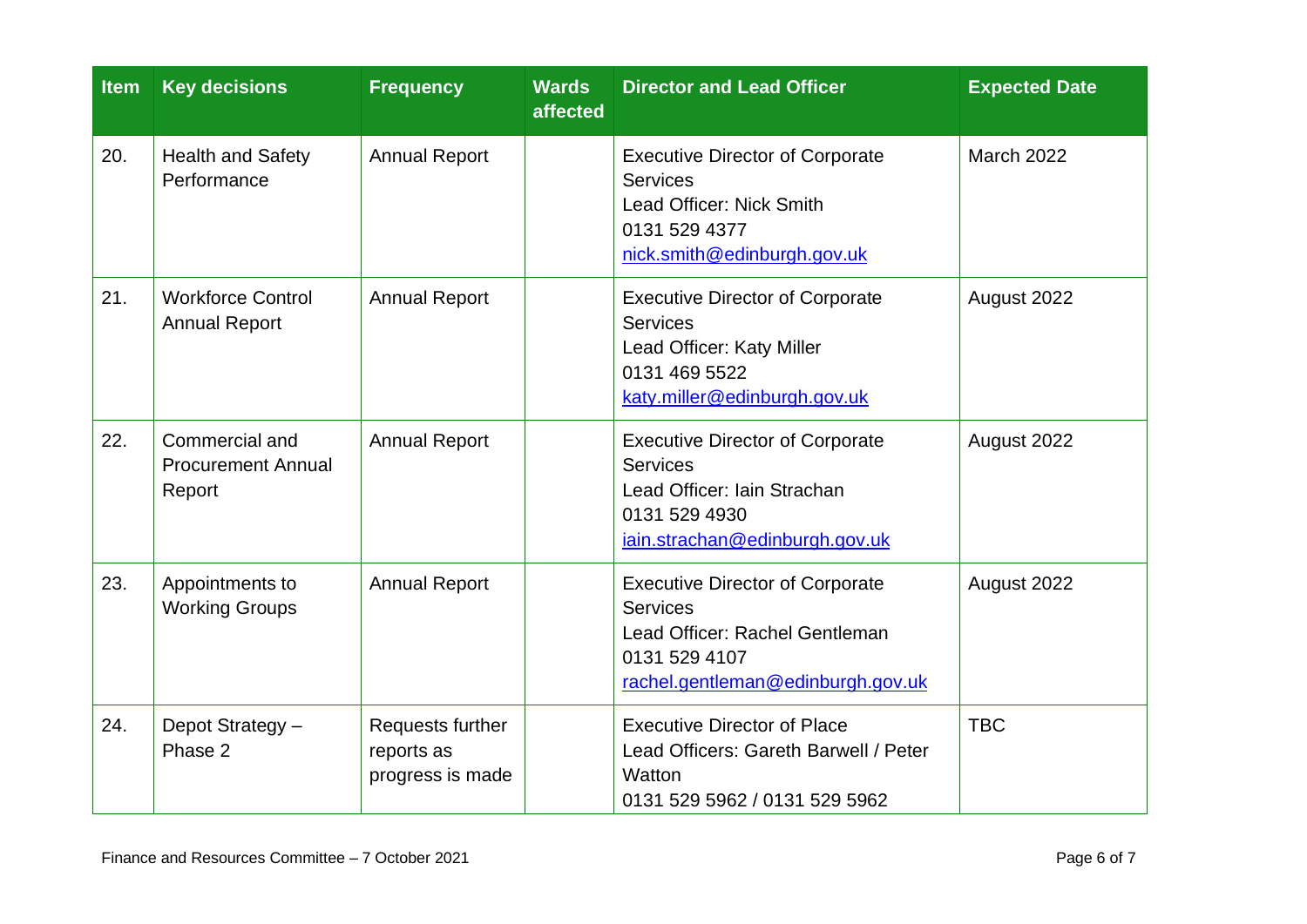| <b>Item</b> | <b>Key decisions</b>                                                  | <b>Frequency</b>     | <b>Wards</b><br>affected | <b>Director and Lead Officer</b>                                                                                                            | <b>Expected Date</b> |
|-------------|-----------------------------------------------------------------------|----------------------|--------------------------|---------------------------------------------------------------------------------------------------------------------------------------------|----------------------|
|             |                                                                       |                      |                          | gareth.barwell@edinburgh.gov.uk /<br>peter.watton@edinburgh.gov.uk                                                                          |                      |
| 25.         | <b>Consultants Costs</b><br><b>Annual Report</b>                      | <b>Annual Report</b> |                          | <b>Executive Director of Corporate</b><br><b>Services</b><br>Lead Officer: Hugh Dunn<br>0131 469 3150<br>hugh.dunn@edinburgh.gov.uk         | November 2021        |
| 26.         | Finance and<br><b>Procurement Annual</b><br><b>Policies Assurance</b> | <b>Annual Report</b> |                          | <b>Executive Director of Corporate</b><br><b>Services</b><br>Lead Officer: Hugh Dunn<br>0131 469 3150<br>hugh.dunn@edinburgh.gov.uk         | August 2022          |
| 27.         | <b>Construction Charter</b><br><b>Annual Update</b>                   | <b>Annual Report</b> |                          | <b>Executive Director of Corporate</b><br><b>Services</b><br>Lead Officer: Iain Strachan<br>0131 529 4930<br>iain.strachan@edinburgh.gov.uk | August 2022          |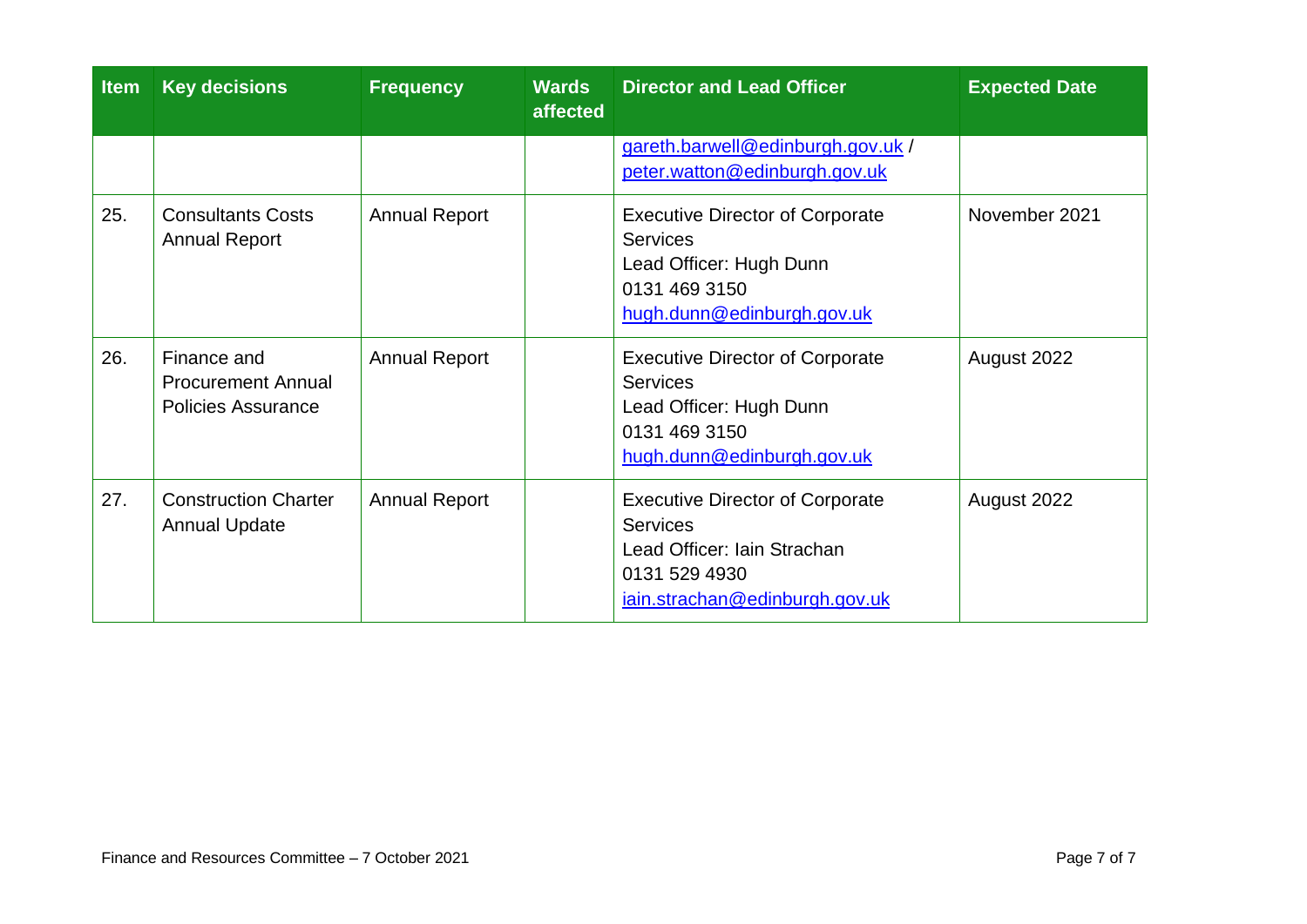| <b>Report Title</b>                                                                                                                                                 | <b>Directorate</b>           | <b>Lead Officer</b>           |  |  |  |  |
|---------------------------------------------------------------------------------------------------------------------------------------------------------------------|------------------------------|-------------------------------|--|--|--|--|
| November 2021 (special meeting)                                                                                                                                     |                              |                               |  |  |  |  |
| City of Edinburgh Council - 2020/21 Annual Audit Report to the Council and the Controller of Audit<br>- referral from the Governance, Risk and Best Value Committee | Corporate<br><b>Services</b> | Hugh Dunn                     |  |  |  |  |
| The City of Edinburgh Council Charitable Trusts – report to those charged with governance on the<br>2020/21 audit                                                   | Corporate<br><b>Services</b> | Hugh Dunn / John<br>Aghodeaka |  |  |  |  |
| Accounts Commission: Local Government in Scotland Overview 2021                                                                                                     | Corporate<br><b>Services</b> | Hugh Dunn                     |  |  |  |  |
| 2020/21 Common Good Annual Performance Report                                                                                                                       | Corporate<br><b>Services</b> | Hugh Dunn / John<br>Aghodeaka |  |  |  |  |
| <b>Consultants Costs Annual Report</b>                                                                                                                              | Corporate<br><b>Services</b> | Hugh Dunn                     |  |  |  |  |
| December 2021                                                                                                                                                       |                              |                               |  |  |  |  |
| Revenue Monitoring - Council-wide                                                                                                                                   | Corporate<br><b>Services</b> | Hugh Dunn                     |  |  |  |  |
| Capital Monitoring - Council-wide                                                                                                                                   | Corporate<br><b>Services</b> | Hugh Dunn                     |  |  |  |  |
| Corporate Services Directorate - Revenue Budget Monitoring                                                                                                          | Corporate<br><b>Services</b> | Hugh Dunn                     |  |  |  |  |